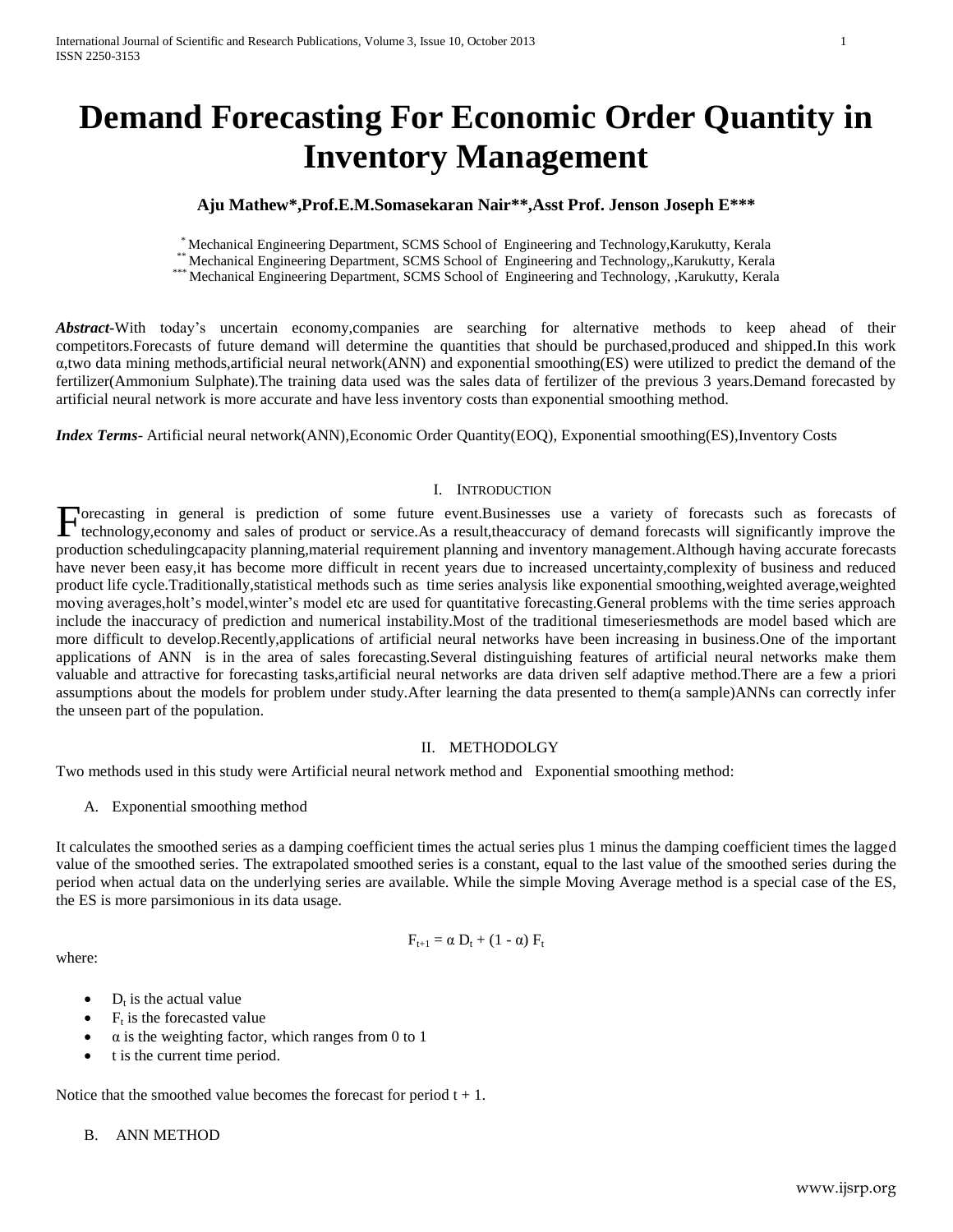International Journal of Scientific and Research Publications, Volume 3, Issue 10, October 2013 2 ISSN 2250-3153

Neural networks are computing models for informationprocessing. The most popularly used neural network modelin practice for retail sales is the feedforward multi-layer network. It is composed of several layers of basic processingunits called neurons or nodes. Before it can be used for forecasting, the NN modelmust be built first. Neural network model building (training)involves determining the order of the network (the architecture)as well as the parameters (weights) of the model. NNtraining typically requires that thesample data be splitinto a training set and a validation set. The training set isused to estimate the parameters of some candidate models,among which the one that performs the best on the validationset is selected. The out-of-sample observations can beused to further test the performance of the selected modelto simulate the real forecasting situations.

# Advantages Of Using Artificial Neural Network

Adaptive learning, Self-Organisation, .Real Time Operation, and Fault Tolerance via Redundant Information Coding.

#### III. RESEARCH ELABORATIONS

Production of Ammonium sulphate include

 $H_2SO_4+2NH_3$   $\longrightarrow$   $(NH_3)_2SO_4$ 

One ton of Ammonium sulphate requires 0.6 ton of sulphur rock.

**Data collection**:The first and foremost step of the model is collection of data.

For implementation of exponential smoothing and Artificial neural networks for sale forecasting ,the monthly sales of fertilizer for last three year starting from March 2010 to march 2013 were collected.(Table.1)

# **Forecasting of demand by Exponential Smoothing:**

 $L_{t+1} = \alpha D_{t+1} + (1-\alpha) L_t$ 

 $\alpha = 0.2$ 

Demand forecasted by Exponential smoothing is given in the table.2

Total demand of Ammonium sulphate for a period from April 2013 to March 2014=165601 tons

| Raw material (sulphur rock) required | $0.6*165601=99360$ tons. |
|--------------------------------------|--------------------------|
| EOQ of sulphur rock                  | 92634 tons.              |
| No of orders per year                | 3                        |
| Inventory costs of sulphur rock      |                          |
| Ordering costs                       | R <sub>s</sub> 1320000   |
| Holding costs                        | Rs8486944                |

# **Forecasting of demand byArtificial neural network**:

MATLAB contains inbuilt NEURAL NETWORK tool box, which contains neural time series tool (ntstool). Time series tool helps in forecasting the demand of the fertilizer.

Demand forecasted by ANN is given in the table.3

Total demand of Ammonium sulphate for a period from April 2013 to March 2014=265217 tons

Raw material(sulphur rock) required  $=$  0.6\*265217 =99360 tons.

EOQ of sulphur rock  $=$  33153 tons.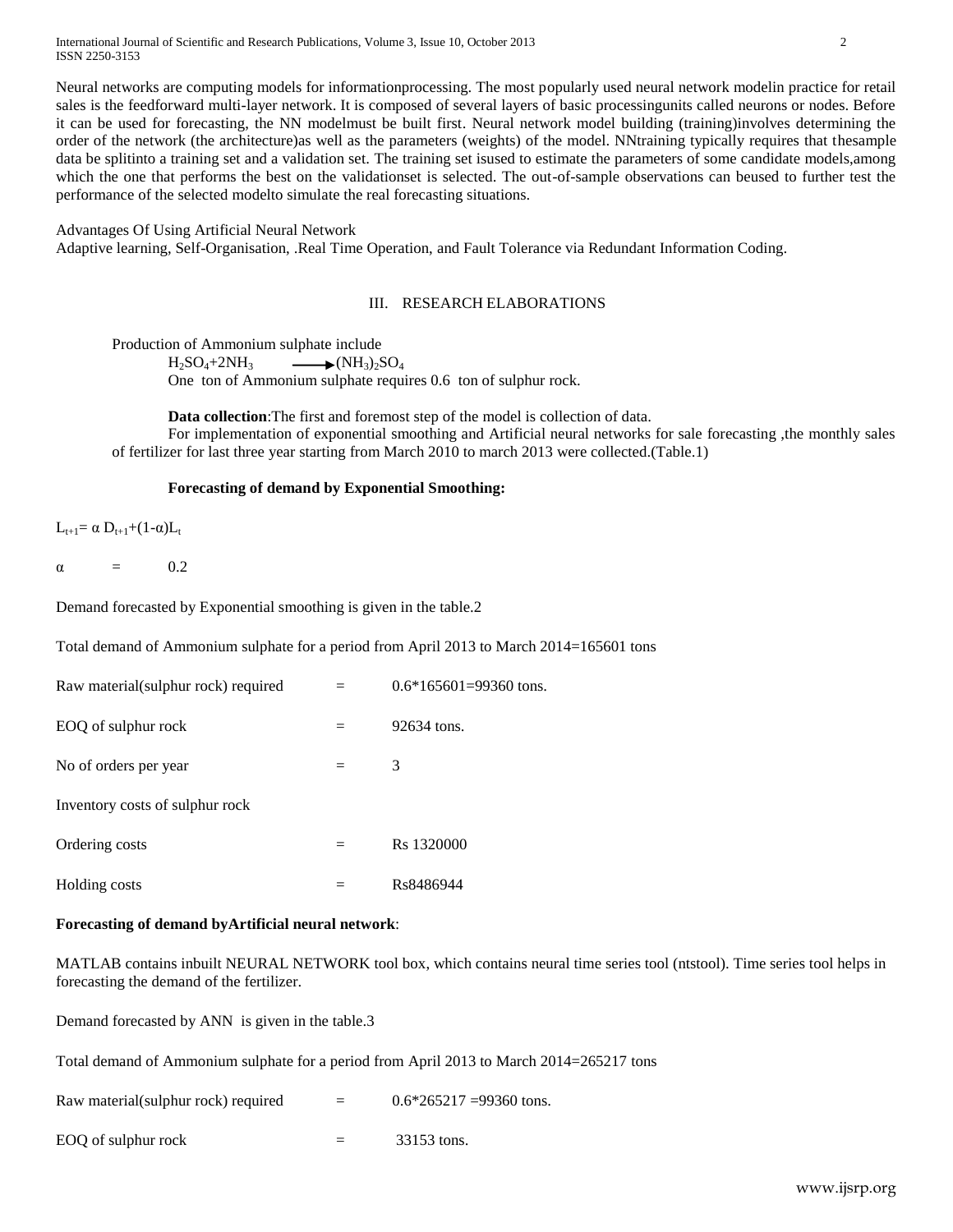| International Journal of Scientific and Research Publications, Volume 3, Issue 10, October 2013 |  |
|-------------------------------------------------------------------------------------------------|--|
| ISSN 2250-3153                                                                                  |  |

| No of orders per year           |     | 8              |
|---------------------------------|-----|----------------|
| Inventory costs of sulphur rock |     |                |
| Ordering costs                  |     | Rs 5280000     |
| Holding costs                   | $=$ | Rs 2817929     |
|                                 |     | RESULTS<br>IV. |

In this work demand of Ammonium sulphate is forecasted by Exponential smoothing and Artificial neural network methods.EOQ and no of orders of sulphur rock is calculated with the help of forecasted demand.Number of orders per year by Exponential smoothing is three.Number of orders per year by ANN is eight.Inventory costs,raw material holding costs and ordering costs of sulphur rock for the coming year is obtained.A comparison is made with the help of charts.By comparing two methods a savings of 17.42% is obtained in the case of ANN method.



Figure 1:Inventory costs of sulphur rock for exponential smoothing.

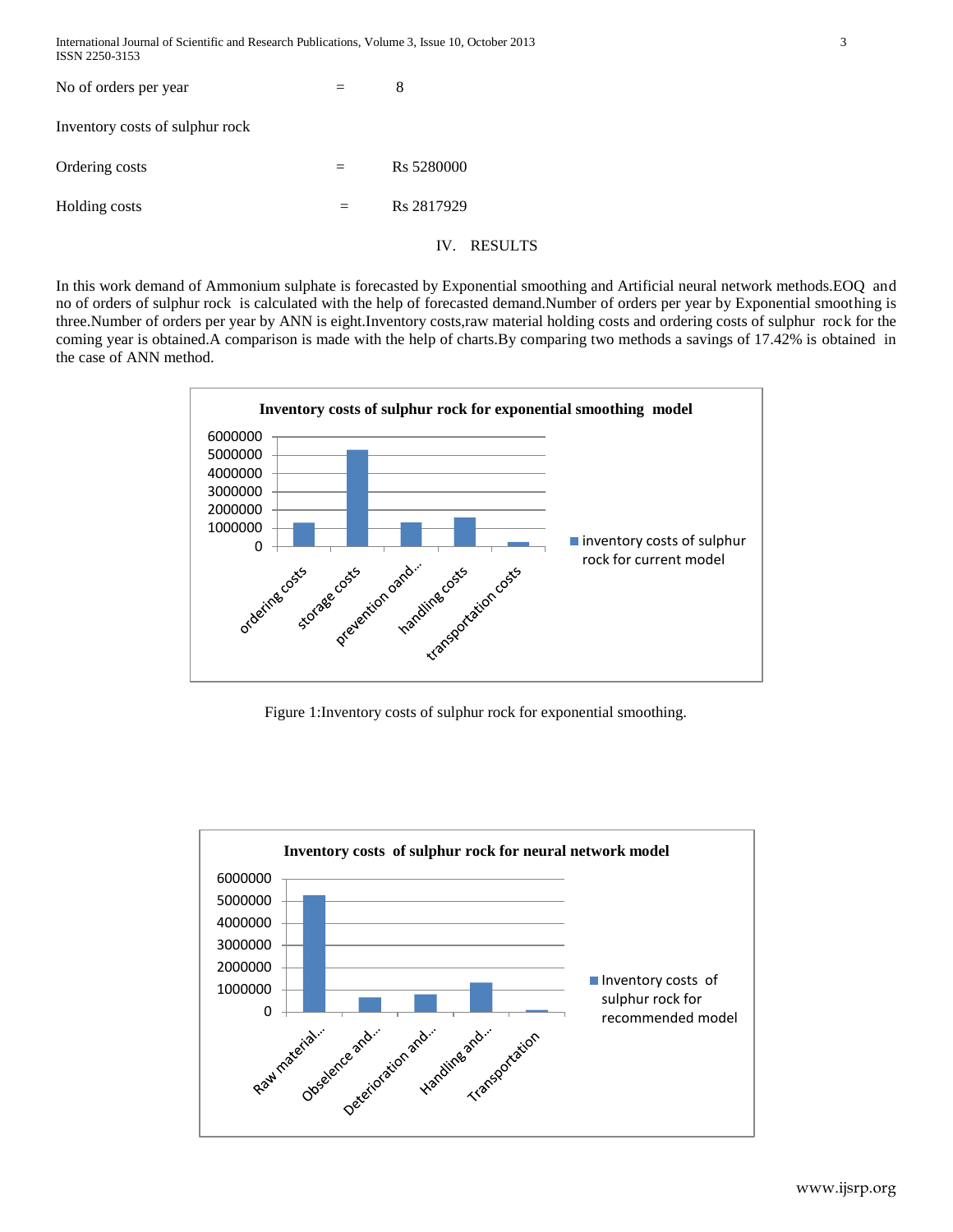#### V. CONCLUSION

The current forecasting model in place at Company has brought problems due to ineffective forecasting that resulted in inaccurate inventory level. In order to help them reduce their stock outs, a forecasting model was provided along with an economic order quantity. Finally, the economic order quantity is, optimized the order quantity for each product when an order is placed, reducing the companies product stock out issue. By providing and recommending the inventory control model, the results have shown improvements in forecasting as well as in cost reduction. So, if the company follows through and implements the recommended inventory model, they would be able to reduce the total cost by approximately 20%which is a cost reduction of for top selling products. In the end, the issues the company faces would be reduced by implementing the recommended inventory model. The model will ensure the product is in stock, which would drive product sales and would allow the company to increase profit by forecasting accordingly. The recommended analysis showed that simple, yet complex techniques are the key for retail success which could give them the competitive edge.

#### **REFERENCES**

- [1] Zhang G., Patuwo B. E. and Hu M. Y., Forecasting with neural networks: The state of the art, *International Journal of Forecasting*, **14** (**1**), 35-62 (**1998**).
- [2] Atiya, F. A., & Shaheen, I. S. (1999). A comparison between neural-network forecasting techniques-case study: River flow forecasting. IEEE Transactions on Neural Networks, 10(2).
- [3] Baxt, W. G. (1992). Improving the accuracy of an artificial neural network using multiple differently trained networks. Neural Computation, 4, 772–780.
- [4] Chu, C.H., Widjaja, D., 1994. Neural network system for forecastings of the IEEE International Conference on Neural Networks, ing method selection. Decision Support Systems 12, 13–24.
- [5] Borisov, A.N., Pavlov, V.A., 1995. Prediction of a continuous comparing mean square forecast errors. Journal of Forecasting
- [6] Gurney, K. (1997). *An Introduction to Neural Networks*, Routledge, ISBN 1-85728-673-1 London
- [7] A.R Sourush, I.Nakhai Kamal Abidi,A.Behereininijad,"review on applications of artificial neural network and its future", world applied science journal 6, 2009,pp.12-18.
- [8] Bo K. Wong , Thomas A. Bodnovich , Yakup Selvi, "Neural network applications in business: A review and analysis of the literature", Decision Support Systems 19 ,1997,pp. 301-320

Table1.Consolidated sales data of four states.

| Consolidated sales of four states |                          |  |
|-----------------------------------|--------------------------|--|
| Month                             | <b>AMMONIUM SULPHATE</b> |  |
| $Mar-10$                          | 10051                    |  |
| Apr- $10$                         | 9640                     |  |
| $May-10$                          | 8888                     |  |
| $Jun-10$                          | 9581                     |  |
| $Jul-10$                          | 12796                    |  |
| Aug- $10$                         | 12752                    |  |
| $Sep-10$                          | 26201                    |  |
| $Oct-10$                          | 15110                    |  |
| $Nov-10$                          | 9545                     |  |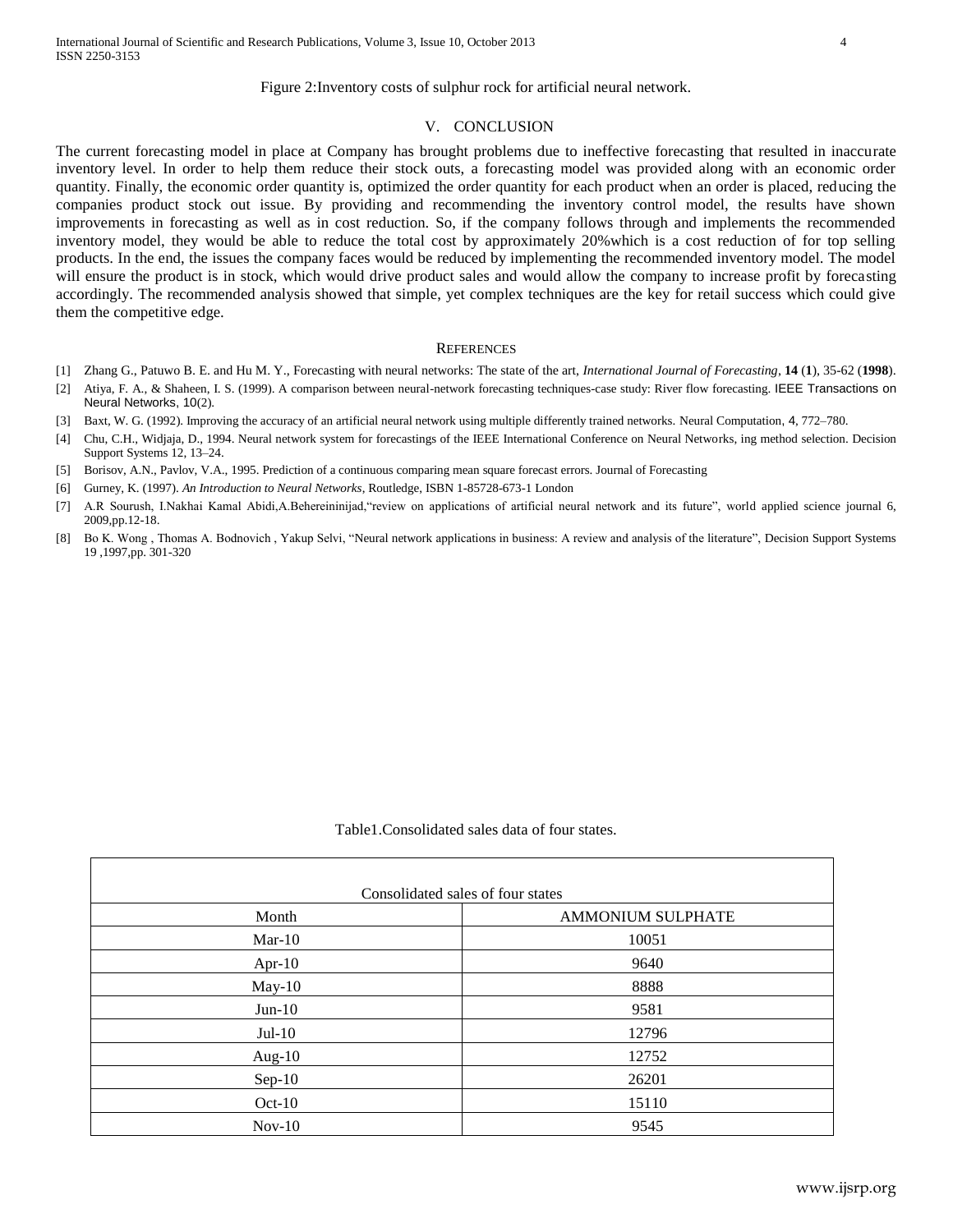| $Dec-10$         | 22433 |
|------------------|-------|
| $Jan-11$         | 25360 |
| Feb-11           | 10365 |
| $Mar-11$         | 8992  |
| Apr-11           | 9191  |
| May-11           | 8996  |
| $\,$ Jun-11 $\,$ | 4573  |
| $Jul-11$         | 12077 |
| Aug-11           | 10678 |
| $Sep-11$         | 24896 |
| $Oct-11$         | 16942 |
| $Nov-11$         | 14660 |
| $Dec-11$         | 26657 |
| $Jan-12$         | 7275  |
| Feb-12           | 9024  |
| $Mar-12$         | 9837  |
| Apr-12           | 11058 |
| May-12           | 9998  |
| $Jun-12$         | 11359 |
| $Jul-12$         | 12531 |
| Aug-12           | 12307 |
| Sep-12           | 23855 |
| $Oct-12$         | 16835 |
| $Nov-12$         | 6679  |
| Dec-12           | 20547 |
| $Jan-13$         | 7393  |
| Feb-13           | 7588  |
| $Mar-13$         | 8558  |
|                  |       |

Table 2. Demand forecasted by Exponential smoothing

| <b>MONTH</b> | AMMONIUM SULPHATE |
|--------------|-------------------|
| Apr- $13$    | 12419             |
| $May-13$     | 11712             |
| $Jun-13$     | 11285             |
| $Jul-13$     | 11587             |